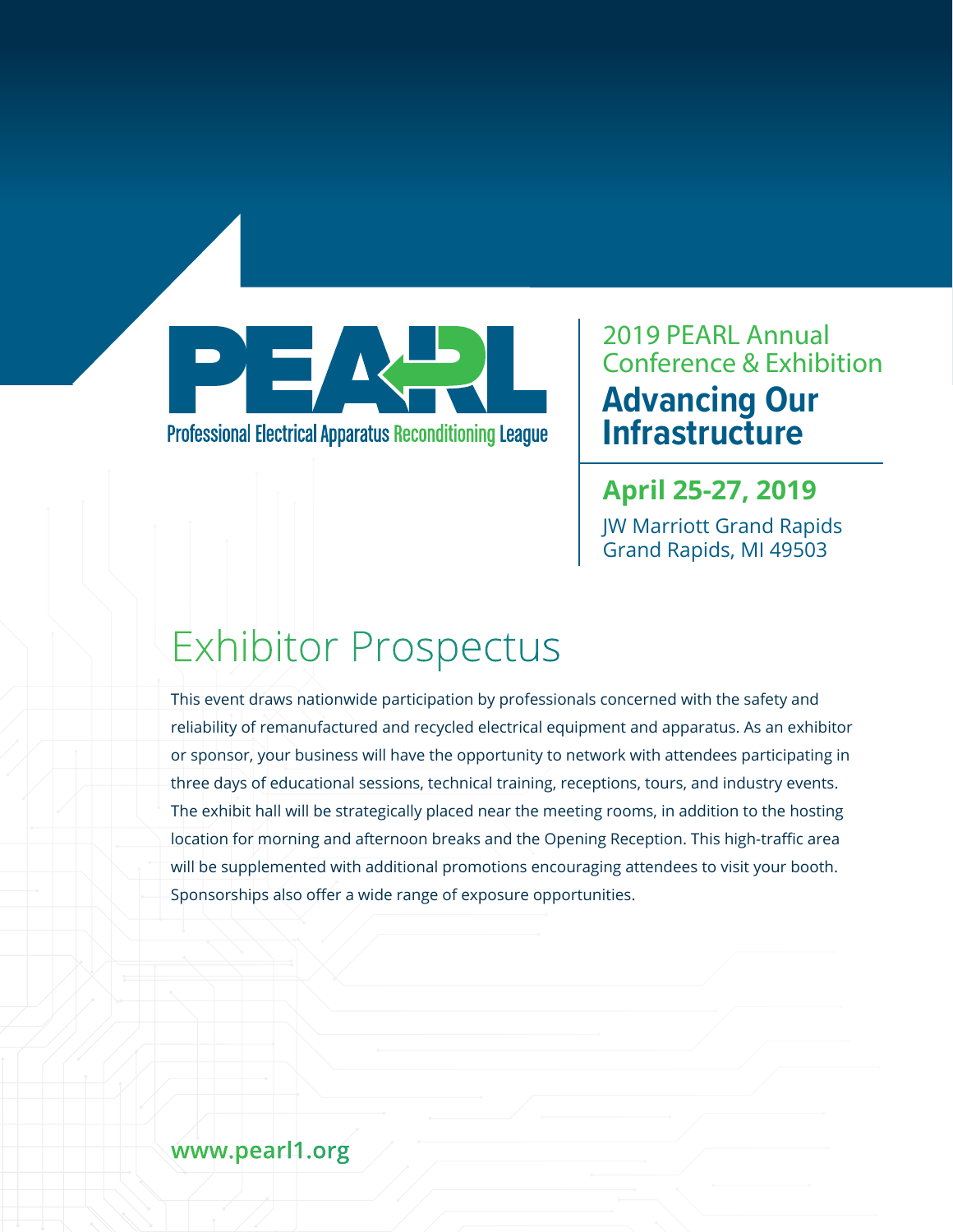## Exhibit Details

#### **Exhibit Space Includes:**

- One 6' skirted table & two chairs
- One complimentary full-conference registration
- Up to 2 discounted full-conference registrations
- One promotional email to attendees. Exhibitor to provide the content in html to PEARL who will send on your behalf
- Attendee list provided one month prior to the Annual Conference and again 2 weeks prior to the Annual Conference (includes attendee name, company and mailing address)

#### **Fees:**

**EARLY BIRD RATES ON OR BEFORE JANUARY 31, 2019** PEARL Members: **\$900** Non-Members: **\$1,300** 

**RATES AFTER JANUARY 31, 2019** PEARL Members: **\$1,300**  Non-Members: **\$1,700** 

*Exhibitors can purchase up to 2 additional registrations for the full-conference at \$350 each and up to 3 additional exhibit-only registrations at \$200 each.*

#### **Display Hours & Dates**

**SET UP**

Thursday, April 25, 2019 7:00 p.m. – 10:00 p.m. Friday, April 26, 2019 6:00 a.m. - 7:30 a.m.

**DISPLAY**

Friday, April 26, 2019 7:30 a.m. - 7:30 p.m.

**TEAR DOWN** Friday, April 26, 2019 7:30 p.m. – 9:30 p.m.

*PEARL reserves the right to assign space as necessary in the Meeting's best interest. Exhibit spaces will be assigned on a first come, first serve basis. Assignments will be provided to you two weeks in advance of the meeting.*

> *Reserve Your Booth Today!*

**2** | **www.pearl1.org**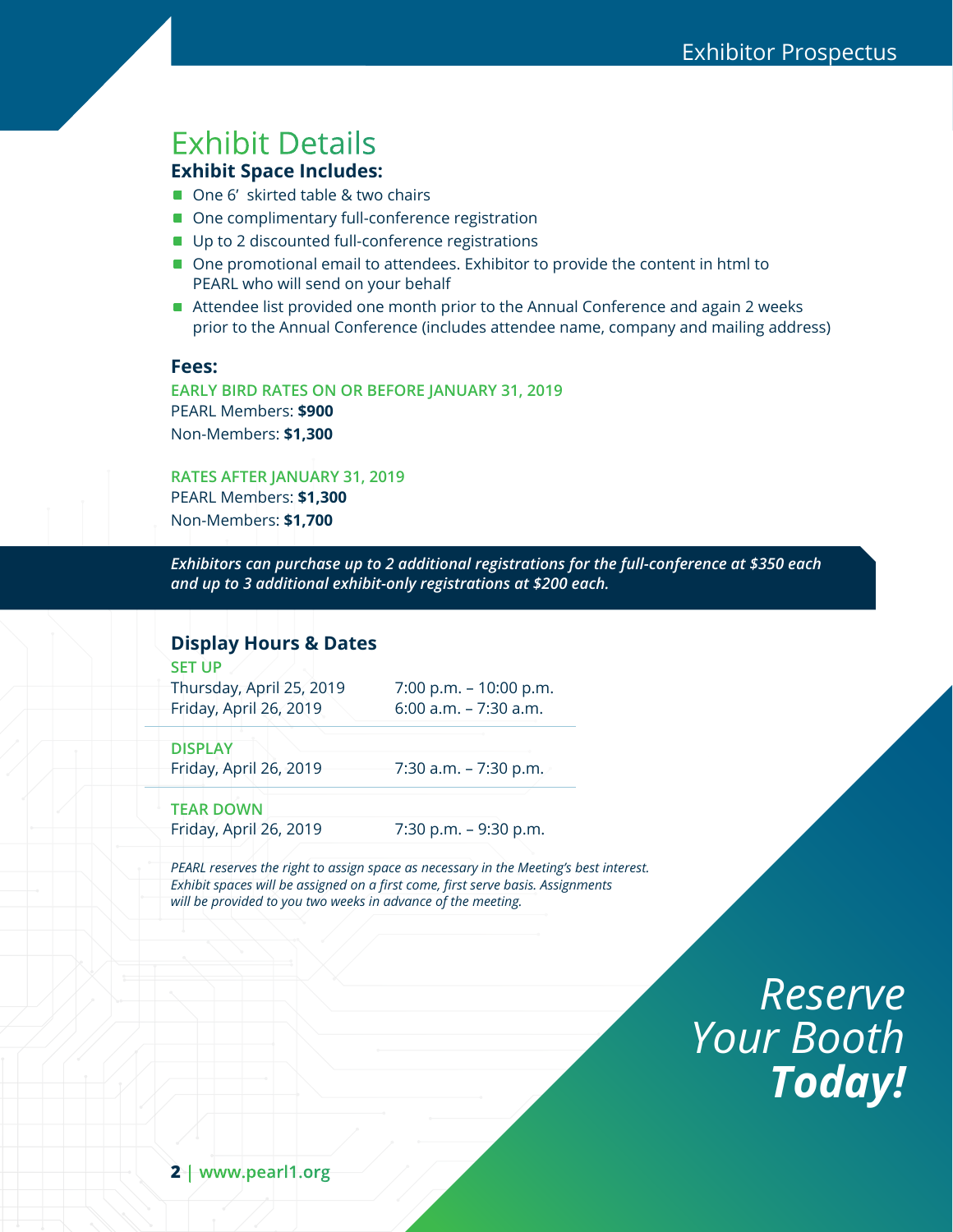## Promotional Opportunities



#### **Exhibitor Spotlight**

During this forum before the official trade show, the PEARL president will introduce all exhibitors by name to attendees and then give each exhibitor 3 minutes to briefly discuss any new products, emerging technology, or industry trends they are influencing. This will encourage attendees to visit them during the trade show and provide a greater platform to cover anything important with the company.

#### **Promotional E-blast Message and Exhibitor Webpage**

Reach your potential customers AND maximize your presence before arriving in Grand Rapids! PEARL's goal is to assist you in increasing your sales by targeting key prospects with pre-show marketing in the weeks leading up to the Annual Conference. The exhibitor recognition webpage and special vendor e-blast message will serve as resources for attendees to learn more about your company. This promotional opportunity is FREE for all 2019 exhibitors.

#### **Door Prize Drawings**

To encourage consistent traffic in the exhibit hall, PEARL will continue to facilitate the successful door prize drawings to provide even more incentive for attendees to visit your booth. Each door prize will be hosted at your exhibit booth where you will collect business cards of attendees. Winners will be drawn during the same time as the Cash Prize Giveaway.

We strongly encourage all exhibitors to offer at least one door prize worth \$50 or more. Special discounts on products and services are welcome. Prize information is included in conference registration materials. Please be sure to fill out the door prize section in the exhibitor application.

### Sponsorship Opportunities

Make the most of your visibility at the **PEARL 2019 Annual Conference & Exhibition**. PEARL offers opportunities designed to showcase your company.

#### **All sponsorships include:**

- Recognition on the PEARL Annual Conference website
- Company logo and 50-word company description on the 2019 Annual Meeting exhibitor page
- **Listing in the conference mobile app**
- Company logo on onsite conference signage recognizing sponsors
- Sponsor ribbons for badges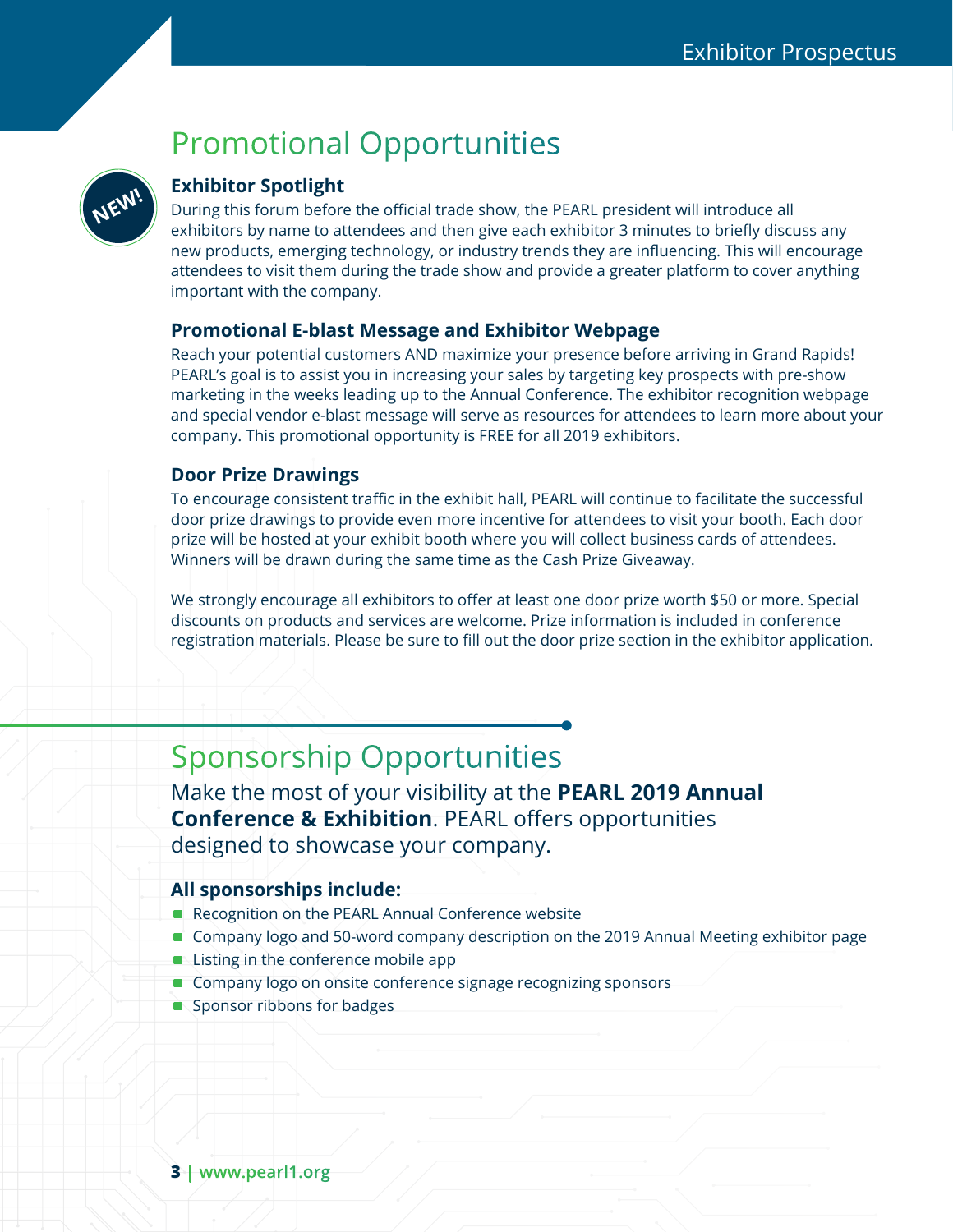#### **GOLD PACKAGE**

**\$7,500** | **3 Options Available** (choose one)

- **Keynote Speaker:** Opportunity to address the attendees and introduce the keynote (1-2 minutes) at both the Operations Session and the Managers Session on Friday
- **General Session:** Opportunity to address the attendees at the General Session (1-2 minutes) and provide a chair drop
- **Exhibitor Trade Show:** Opportunity to address the attendees at the Exhibit Hall Reception (1-2 minutes) on Friday evening

#### **Sponsorship also includes:**

- Four (4) complimentary full-conference registrations
- Complimentary Exhibit Space and opportunity to choose exhibit booth location
- Pre-approved marketing material placed in conference attendee bags
- Additional benefits listed above

#### **SILVER PACKAGE**

**\$4,500** | **2 Options Available** (choose one)

- **Breakfast Sponsor:** logo'd napkins provided at Friday, Saturday & Sunday morning breakfast OR
- **Break Sponsor:** logo'd napkins provided at Thursday, Friday & Saturday breaks

#### **Sponsorship also includes:**

- **One** (1) complimentary full-conference registration
- **E** Complimentary Exhibit Space
- **Pre-approved marketing material place in conference attendee bags**
- Additional benefits listed above

#### **BRONZE PACKAGE**

**\$3,500** | **2 Options Available** (choose one)

- **Bus Sponsor:** Beverages and logo'd napkins provided on bus transportation to Thursday evening site tour and dinner at RNT OR
- **Wifi:** Sponsor's choice of password will be displayed on conference signage and in the mobile app (password is subject to availability with the venue)

#### **Sponsorship also includes:**

- **Diamond Complimentary full-conference registration**
- **Pre-approved marketing material place in conference attendee bags**
- Additional benefits listed above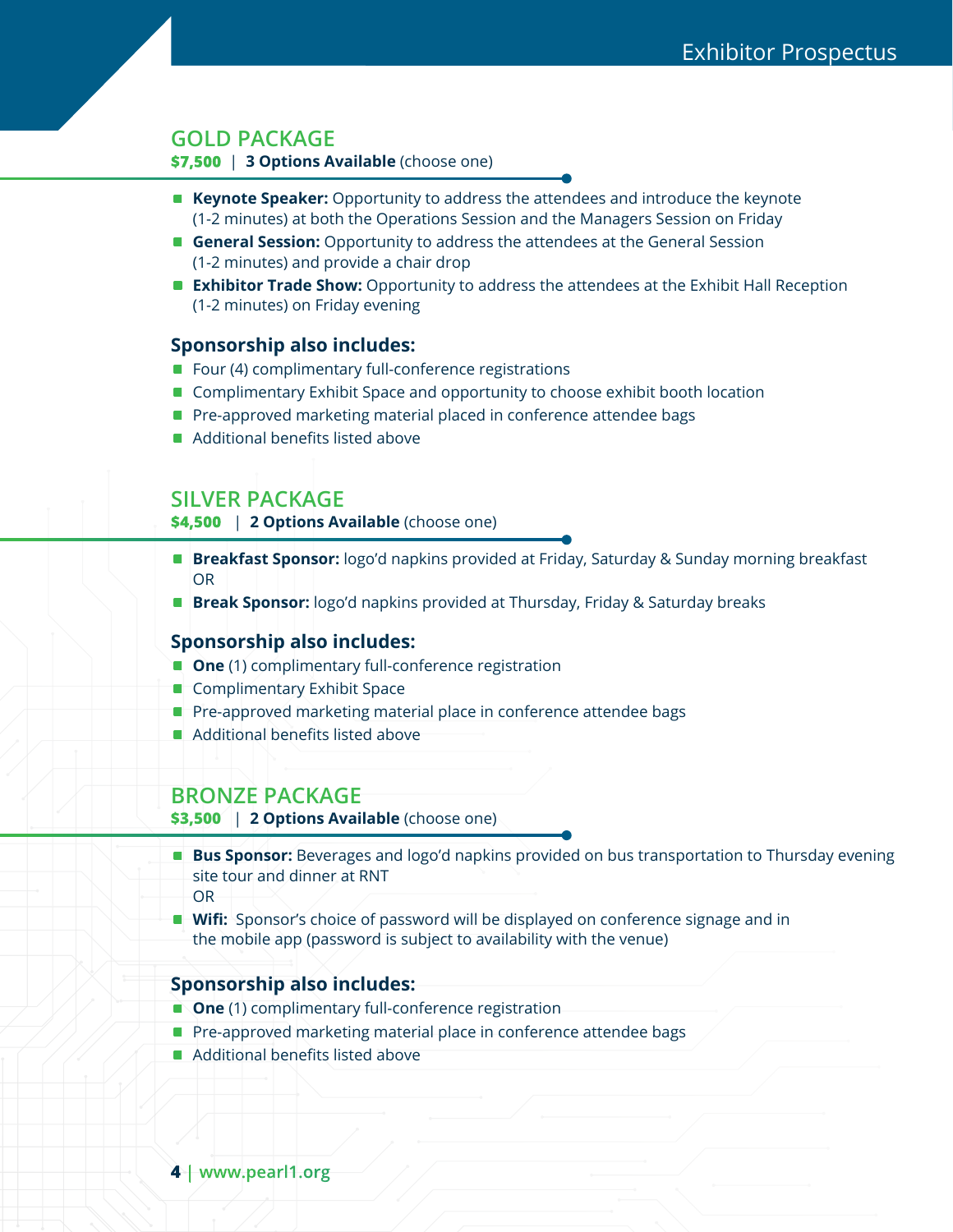#### **LANYARDS \$3,000**

Your brand name in the hands of every attendee at the conference! Lanyards are a great way to enhance your corporate visibility, with your company logo printed on the lanyards distributed at registration.

#### **WELCOME BAGS \$3,000**

This is your company's opportunity to gain exposure during – and even after - the show. At registration, attendees will receive a tote bag with your company name and/or logo (one-color). Attendees use these branded bags to carry personal items and conference materials throughout the event. Sponsor may also include one promotional flyer in the bag.

### **NOTEPAD/PEN**

#### **\$2,000**

Have your company logo on all the conference notepads and pens provided at registration in the tote bags. You'll also be providing a valuable resource for attendees to use as they take notes throughout the conference. Sponsor to provide.

#### **HOTEL KEY CARDS \$2,000**

Your logo and message, along with The PEARL Conference logo, will be imprinted on hotel key cards. Keys provide exposure multiple times each day and are the first thing attendees receive upon check-in and the last item they use before heading home.

#### **DRINK TICKETS**

**\$1,500** | **Multiple Sponsors permitted** 

One (1) drink ticket per person to be given at registration in their packet. Your company's logo will be placed on the ticket. Drink tickets valid at the exhibitor reception only.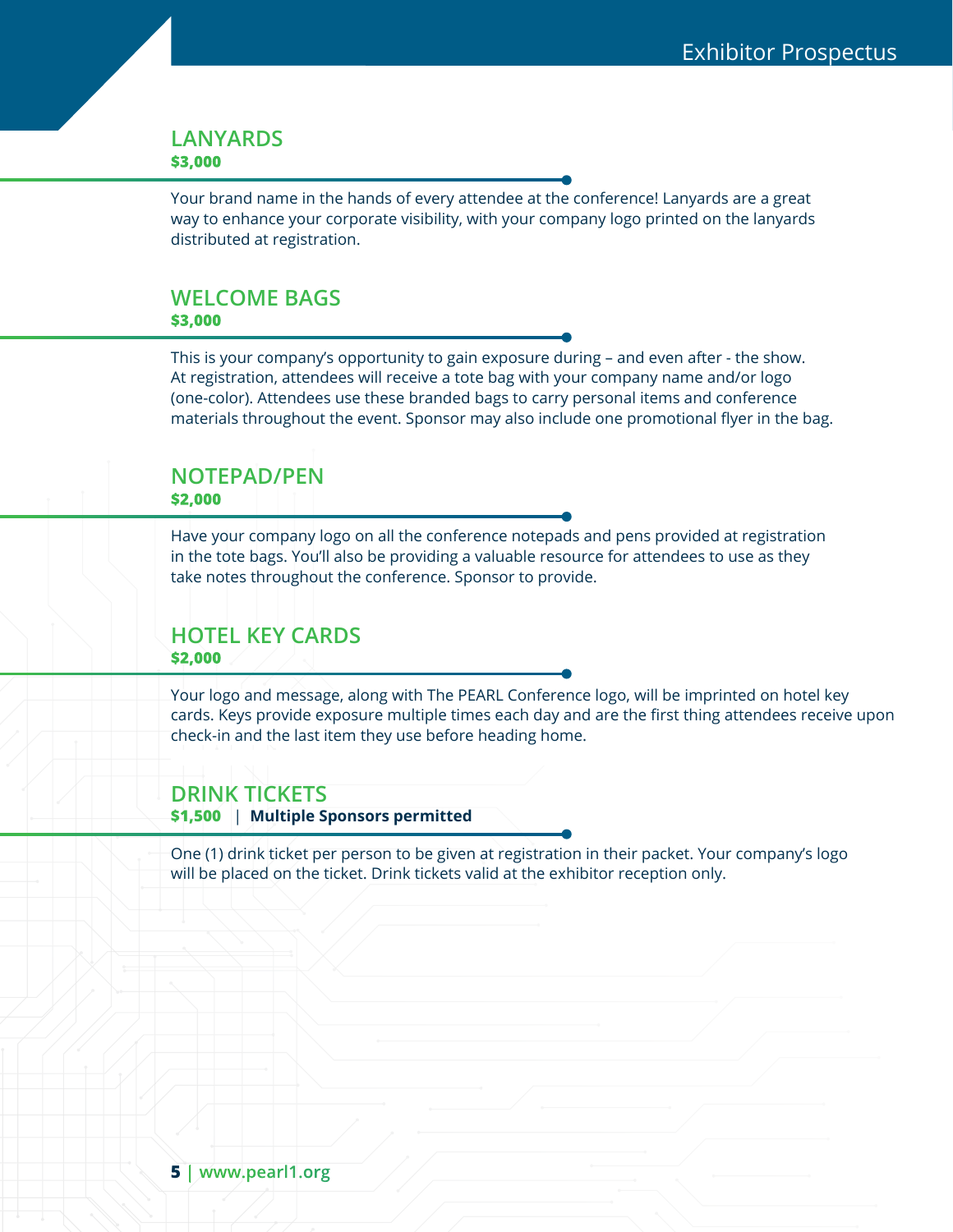#### **EXHIBITOR RECEPTION BAND \$1000**

This is your company's opportunity to gain exposure during the reception on Friday by introducing the band and personally thanking the attendees for participating in the exhibitor session.

#### **ATTENDEE BAG INSERT \$300**

Reach every PEARL attendee with a tote bag insert! Tote bags are given to each attendee at registration. Let attendees know you are at the event by including a piece of product literature or giveaway item.

#### **PUSH NOTIFICATIONS \$100**

A push notification and is one of the most direct ways to get a message in front of an audience, delivered to the home screen of every attendee's device who has downloaded the conference app.



**Professional Electrical Apparatus Reconditioning League** 

### 2019 PEARL Annual Conference & Exhibition **Advancing Our Infrastructure**

**April 25-27, 2019** JW Marriott Grand Rapids Grand Rapids, MI 49503